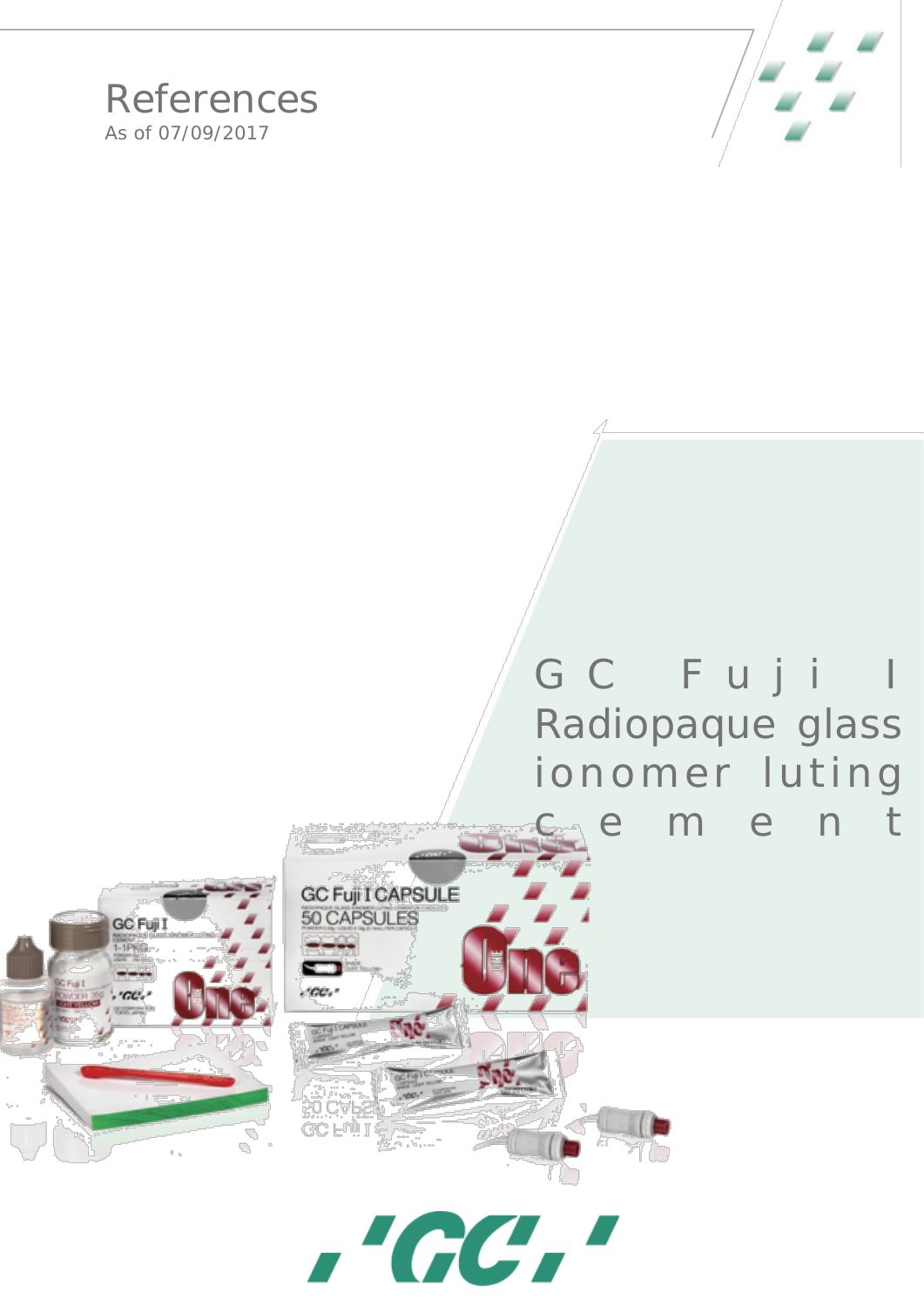## GC Fuji I Radiopaque glass ionnomer luting cement

- 1. Effect acidic and alkaline/heat treatments on the bond strength of different luting cements to commercially pure titanium. A.S. Fawzy, F.S. El-Askary. Journal of dentistry 37 (2009) 255 – 263
- 2. Clinical evaluation of four luting cements: a split-mouth study. L. Van Zeghbroeck and E. Boons. Abstract 2269 – IADR 2010, Barcelona, Spain
- 3. A clinical comparison of two cements for levels of post-operative sensitivity in a practice-based setting. T. Hilton, D. Hilton, R. Randall, J.L. Ferracane. Operative Dentistry, 2004, 29-3, 241-248
- 4. Confocal laser scanning microscopic observations of secondary caries inhibition around different types of luting cements. A. Umino, T. Nikaido, S. Tsuchiya, R.M. Foxton, J. Tagami. American Journal of Dentistry, Vol.18, No.4, August, 2005
- 5. Push-out bond strengths of six luting cements. F.C. Lorenzoni, J.R. Pereira, M.B. Ramos, G.C. Costa, D. Afonso, J.S. Ghizoni, A. Lins Do Valle and G. Bonfante. Abstract 512 - IADR 2011, San Diego, USA
- 6. An in vitro radiographic analysis of the density of dental luting cements as measured by CCD-based digital radiography. D. Antonijevic, D. Jevremovic, S. Jovanovic, K. Obradovic-Djuricic. Quintessence International, Volume 43 - Number 5 –May 2012
- 7. Luting AgentPost on area defects and surface contact to dentin. K. Mora, R.S.R.S. Ramnarine, A.D.V. Cordova II, N. Orellana, R. Ramirez, M. Briceno, H. Andrade S.R.. Abstract 2324 – IADR Brazil 2012
- 8. Bacterial Adhesion to Various Dental Luting Cements. M. Kamaci, A. Eldeniz, S. Akman. Abstract 644 – IADR Finland 2012
- 9. Influence of the defect area and the tensile strenght. K.D. Mora, A. Hidalgo, A. Canache, F. Garzeddine, M. Briceno, P.D. Bolivar, R. Crespo. Abstract 3546 – IADR Seattle 2013.
- 10. Effect of luting cement and thermomechanical loading on retention of glass fibre posts in root canals. X.-j. Li, S.-jun Zhao, Li-na Niu, F.R. Tay, K. Jiao, Y. Gao, Ji-hua Chen. Journal of Dentistry xxx(2013) xxx–xxx. ® 2013 Published by Elsevier Ltd
- 11. Capsulated versus hand-mixed glass-ionomer luting cements for post retention. C. A. Mitchell, J. F. Orr and M. D. Russell. Journal of Dentistry, Vol. 26, No. 1, pp. 47-51, 1998
- 12. Fracture toughness of conventional, resin-modified glass–ionomer and composite luting cements. C.A. Mitchell, W.H. Douglas, Y.-S. Cheng. Dental Materials 15 (1999) 7–13
- 13. Genotoxic and cytotoxic effects of different types of dental cement on normal cultured human lymphocytes. A. Bakopoulou, D. Mourelatosb, A.S. Tsiftsoglou, N.P. Giassin, E. Mioglou, P. Garefis. Mutation Research 672 (2009) 103–112